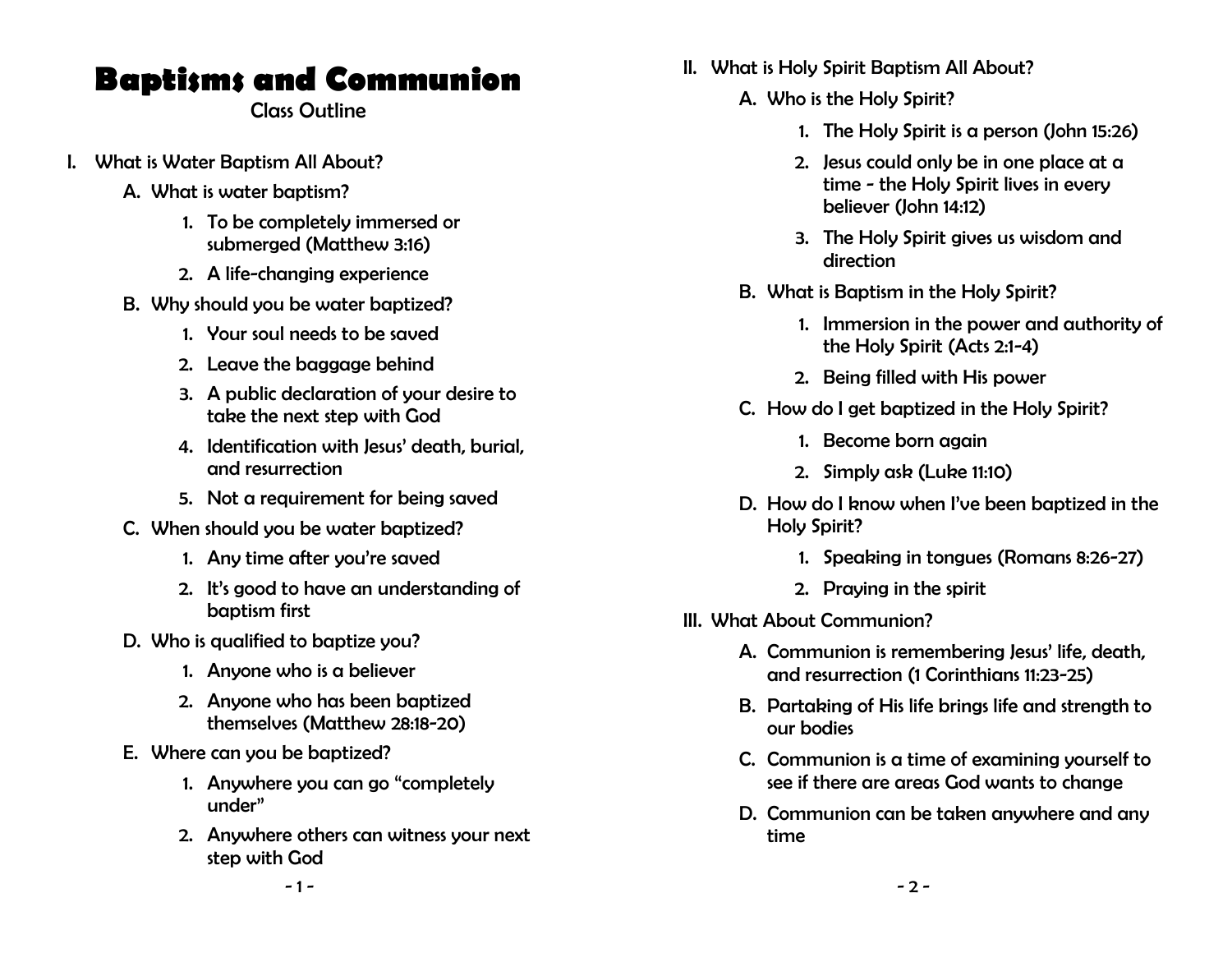## What is Water Baptism All About?

Water baptism is talked about a lot in Christianity, but what does it really mean? Let's take a look at the Who. What, When, Where, and Why of water baptism.

#### What… is water baptism?

The dictionary definition of baptism is to be completely immersed or submerged (like a submarine). Water baptism means to be completely covered in water. Matthew 3:16 says: "After His baptism, as Jesus came up out of the water, the heavens were opened and he saw the Spirit of God descending like a dove and settling on Him." Jesus was completely submerged!

### Why… should you be water baptized?

When you are born again, your spirit gets saved immediately. What still needs to be worked on is your soul (which is your mind, will and emotions) - and sometimes these guys can be a bit stubborn! Baptism is a public declaration that you're ready to take the next step and leave that past "baggage" behind. So, it's important to gather together people that love and support you as witnesses as you publicly declare your love for and commitment to Him! Water baptism is also identification with Jesus' death (in the water), burial (under the water), and resurrection (up out of the water).

One thing to note is that some people would say that you need to be water baptized to get into heaven, but as we saw in Romans 10:9-10, believing and declaring is all it takes to come into relationship with God. Water baptism is just the next step.

## When… should you get water baptized?

The only requirement in the Bible for water baptism is that you first be born again. That's it! No classes, no tests, just born again! Also, it's good to have an understanding of what water baptism is all about, which is why you're reading this!

## Who… is qualified to water baptize you?

Matthew 28:18-20 is known as the Great Commission. This was Jesus' parting words to His followers before He went back to heaven. He said: "I have been given all authority in heaven and on earth. Therefore, go and make disciples of all the nations, baptizing them in the name of the Father and the Son and the Holy Spirit. Teach these new disciples to obey all the commands I have given you. And be sure of this: I am with you always, even to the end of the age."

Notice Jesus put baptism in there right between sharing His love with others and teaching them about the things of God. He must have thought it was pretty important! These followers were commissioned right then and there to baptize. So, if you're a believer and have been baptized yourself, you're qualified too!

#### Where… can you be water baptized?

Remember that the definition of baptism is to "go completely under." So anywhere that can be done will work. Baptisms have been done in lakes, rivers, swimming pools… even bathtubs! Also, it should be done where other people can gather around and witness this great step you're taking in your walk with God!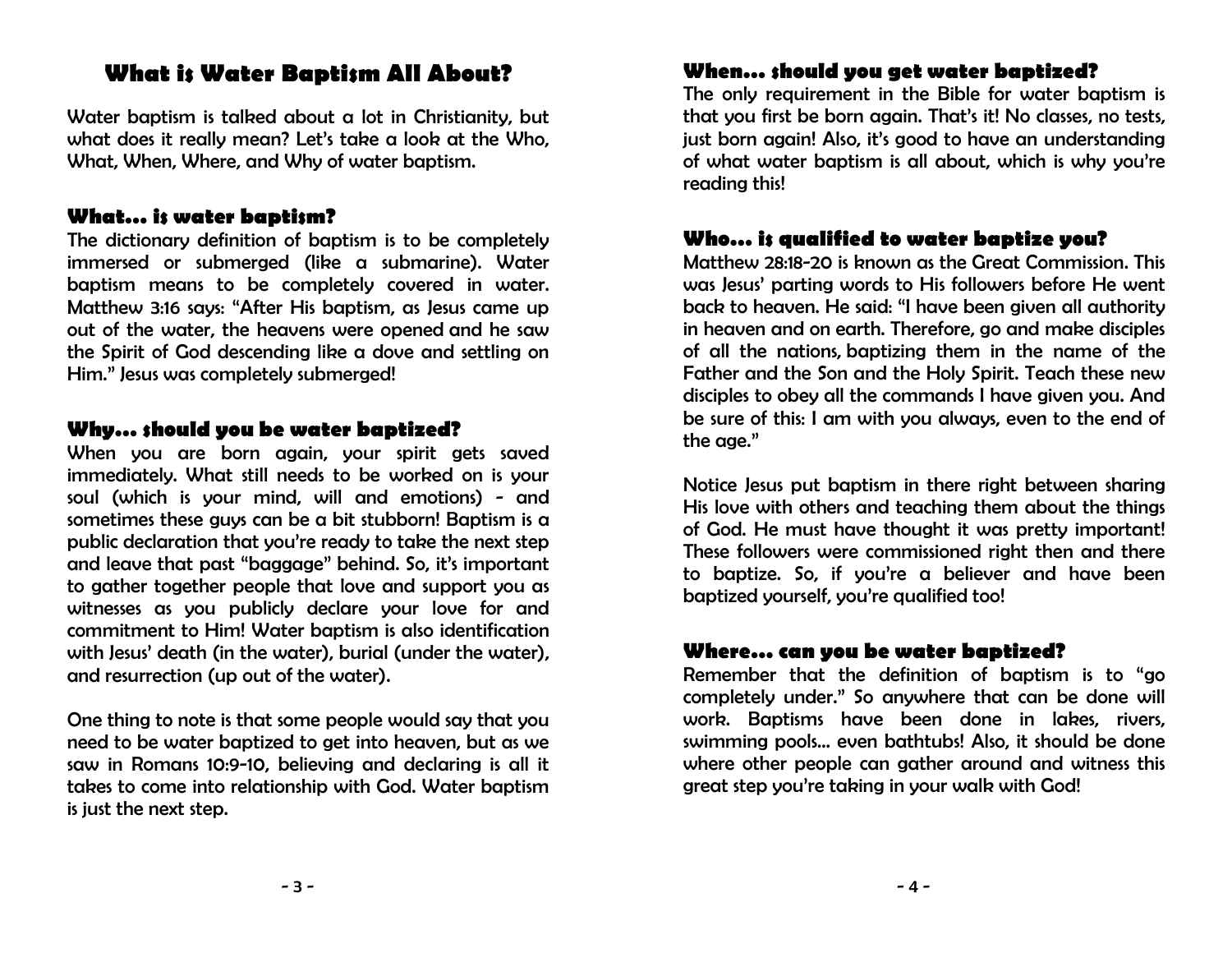# What is Holy Spirit Baptism All About?

Our relationship with the Holy Spirit is an extremely important part of our walk with God. When we are born again, the Holy Spirit comes to live inside of us  $-$  to lead us with wisdom and understanding of God's Word. Let's look at the who, what, and how of the Holy Spirit.

## Who is the Holy Spirit?

John 15:26 says: "When the Friend I plan to send you from the Father comes—the Spirit of Truth issuing from the Father—he will confirm everything about me." Jesus here is talking about the Holy Spirit. He is not a ghost, or an abstract entity. He is a person. The person of the Holy Spirit lives inside of us when we're born again.

John 14:12 says: "I tell you the truth, anyone who believes in me will do the same works I have done, and even greater works, because I am going to be with the Father."

Jesus walked the earth as a man. He did great miracles, signs, and wonders, but he could only be in one place at one time. Jesus said we could do greater works than He did because the Holy Spirit, whom He sent, lives in every believer. So now, throughout the world, His works are being done – because the Holy Spirit lives in His people!

The Holy Spirit speaks to us, giving us wisdom and direction. If we're tuned in to Him, He will lead us where we should go, and He will keep us from going where we shouldn't. You may have gotten a feeling before that you shouldn't do something you were about to do. Or maybe that you should do something that you weren't going to do. This is the Holy Spirit leading you. He walks with us and speaks to us… we just need to listen!

## What is Baptism in the Holy Spirit?

Luke 24:49 says: "And now I will send the Holy Spirit, just as my Father promised. But stay here in the city until the Holy Spirit comes and fills you with power from heaven." Just like water baptism, baptism in the Holy Spirit is a complete immersion.

Acts 2:1-4 says: "On the day of Pentecost all the believers were meeting together in one place. Suddenly, there was a sound from heaven like the roaring of a mighty windstorm, and it filled the house where they were sitting. Then, what looked like flames or tongues of fire appeared and settled on each of them. And everyone present was filled with the Holy Spirit and began speaking in other languages, as the Holy Spirit gave them this ability."

Holy Spirit baptism is being filled with His power. This power allows us to be more sensitive to the voice of God. It better equips us to perform the same miracles, signs, and wonders that Jesus did – because all of the power and authority of heaven is backing us up!

## How do I get baptized in the Holy Spirit?

When you were born again, it happened by you asking with your mouth and believing with your heart. Holy Spirit baptism is just as easy! All that is required is for you first to be saved and then simply ask. Once you do this, believe that you have received, and then begin walking in this new power!

Just like Luke 11:10 says: "For everyone who asks, receives. Everyone who seeks, finds. And to everyone who knocks, the door will be opened." That's all there is to it!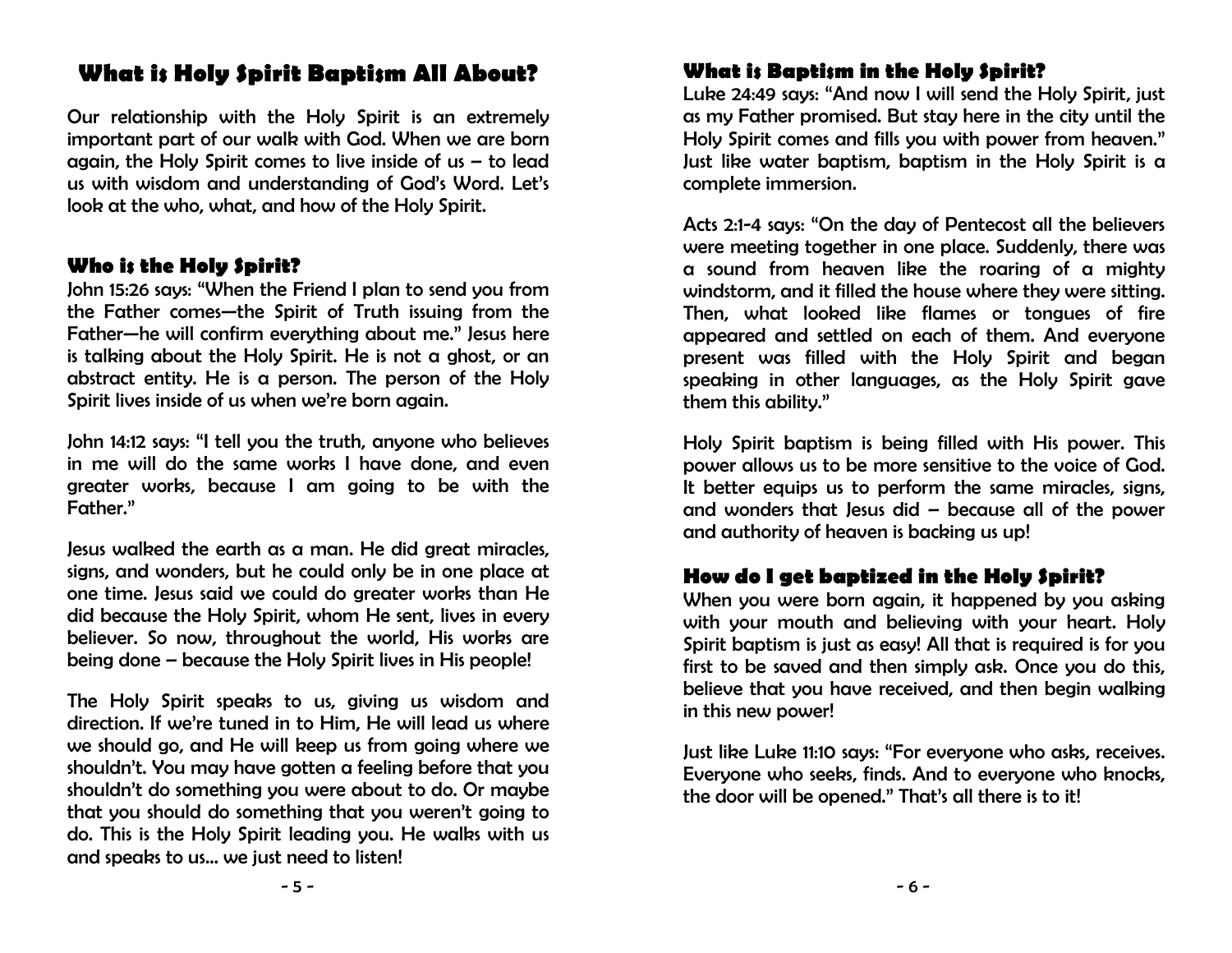## How do I know when I've been baptized in the Holy Spirit?

One key evidence of being baptized in the Holy Spirit is to speak in other tongues. You may have experienced people doing this. It may seem a bit strange (or very strange), but it is simply the Holy Spirit speaking the perfect will of God.

Romans 8:26-27 says: And the Holy Spirit helps us in our weakness. For example, we don't know what God wants us to pray for, but the Holy Spirit prays for us with groanings that cannot be expressed in words. And the Father who knows all hearts knows what the Spirit is saying, for the Spirit pleads for us believers in harmony with God's own will."

Think of it this way… as was mentioned earlier, the Holy Spirit is a person. He resides in you. When He prays, He uses your voice to speak. The words He speaks are not English – they are the words of the spirit. So, this "praying in tongues" or "praying in the Spirit" is just the Holy Spirit inside of you using your voice to pray the perfect will of God. How cool!

There may be situations that you need to pray about, but you don't have all the information. Praying in English is great, but it may not be enough. The good news is that the Holy Spirit knows every aspect of the situation! So, when you pray in the spirit, you can know that you're praying the perfect will of God.

The more you practice praying in the spirit and walking in the power of the Holy Spirit, the more sensitive and exercised you'll be at hearing His voice. Obey when He speaks. This will make it easier to obey the next time He talks to you. Remember that He loves you and wants the best for you. So start walking with Him today!

# What About Communion?

Communion is another very important way of fellowshipping with God. It is taking the bread (which represents Jesus' body that was broken on the cross) and the blood (which represents the blood that flowed and cleansed us from our sin).

1 Corinthians 11:23-25 says: "For I pass on to you what I received from the Lord himself. On the night when he was betrayed, the Lord Jesus took some bread and gave thanks to God for it. Then he broke it in pieces and said, 'This is my body, which is given for you. Do this to remember me.' In the same way, he took the cup of wine after supper, saying, 'This cup is the new covenant between God and his people - an agreement confirmed with my blood. Do this to remember me as often as you drink it.'"

Receiving communion is a way of reminding ourselves of all that Jesus did in His life, death, and resurrection. He paid the ultimate price by taking all the sins we would ever commit, so that we could be free to live for Him for all eternity! When we partake of His life, it brings life and strength to our bodies.

Also, communion is a time for examining yourself, to look at those areas that are not fully surrendered to God. As you sit quietly, remind yourself of Jesus and all He has done for you. Ask Him if there is anything He wants you to change or adjust, so you're better able to serve Him.

Communion can be celebrated anytime and as often as you like. You can receive it at church, at a Life Group meeting, or even at home by yourself.